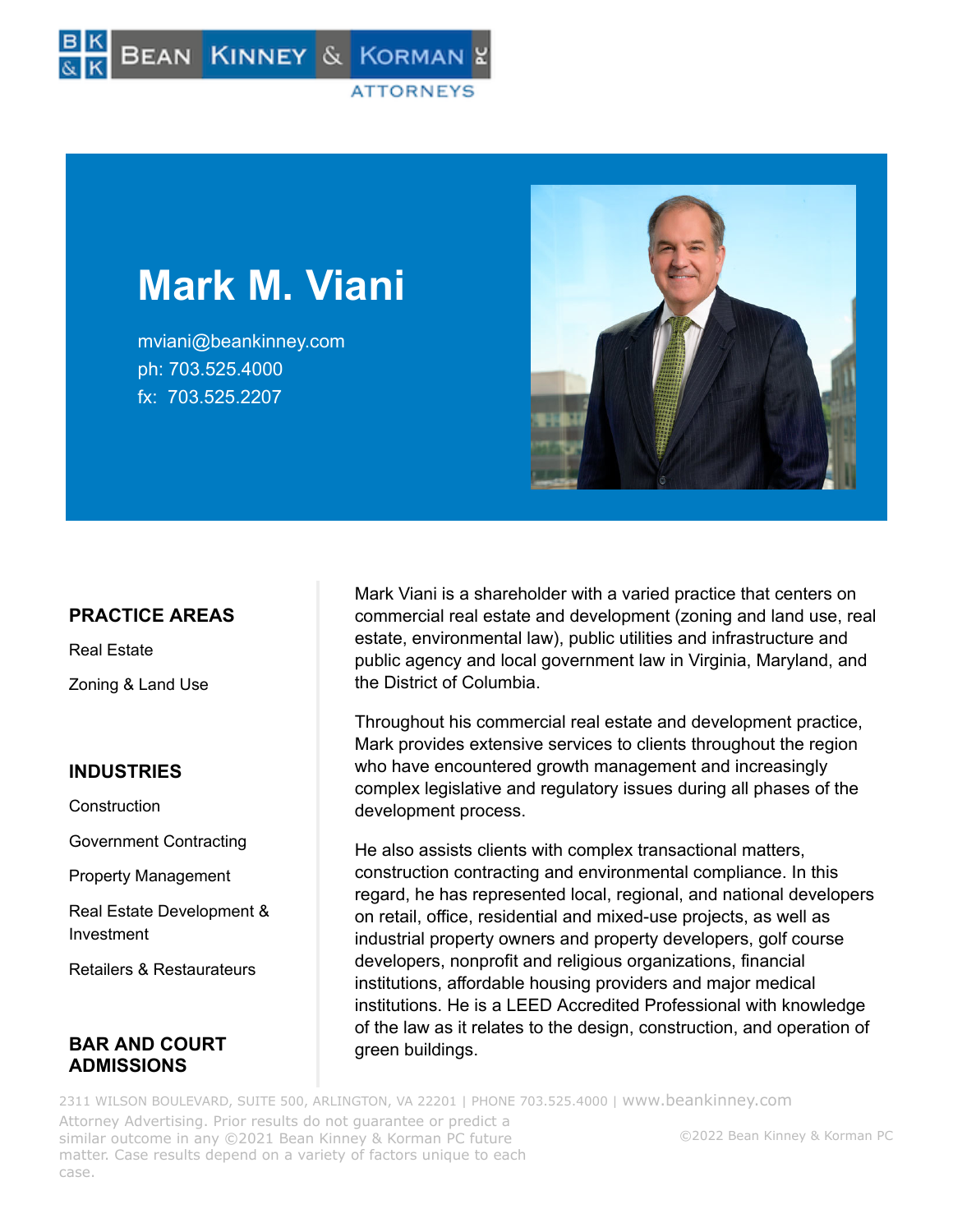# BEAN KINNEY & KORMAN

### **ATTORNEYS**

Virginia, 1996

District of Columbia, 1996

Maryland, 1995

U.S. Court of Appeals for the Fourth Circuit, 1996

U.S. District Court for the District of Maryland, 1996

U.S. District Court for the Eastern District of Virginia, 1996

# **EDUCATION**

University of Maryland School of Law, J.D., 1995

Purdue University, B.A., 1988

Through his public utility and infrastructure practice, Mark represents major water and sewer authorities, natural gas and petroleum pipeline operators as well as traditional and renewable (solar, off-shore wind, and geothermal) power providers on matters ranging from general counsel work to the development and repositioning of utility facilities. He also assists clients with publicprivate partnerships on projects involving the development and operation of toll roads/ transportation infrastructure and affordable housing projects.

Through his public agency and local government law practice, Mark has assisted numerous public agency and local government clients, including two interstate compact commissions and a major urban business improvement district on a variety of legal matters in federal and state courts, administrative proceedings, and legislative matters.

Mark serves as the general counsel for the Prince William County Service Authority. Working with the Metropolitan Washington Council of Governments, he assisted the Commonwealth of Virginia, state of Maryland, District of Columbia with the formation and establishment of the Metro Safety Commission. He is a member of the Virginia Local Government Attorney's Association and Former Chair of the State and Local Government Section Council of the Maryland Bar Association.

Mark acts as Mid-Atlantic regional counsel for several national retail and institutional client and devotes a significant amount of time leading and assisting various community, civic, charitable, business, and professional organizations.

Prior to becoming a lawyer, Mark served as an officer in the 1st Cavalry Division of the U.S. Army in Texas and the Persian Gulf region. He was also previously a partner at the international law firm McGuire Woods LLP.

# **AWARDS AND HONORS**

Virginia Business Legal Elite in Real Estate/Land Use, 2019-2021

Arlington Magazine, Top Attorney – Land Use/Zoning, 2019, 2021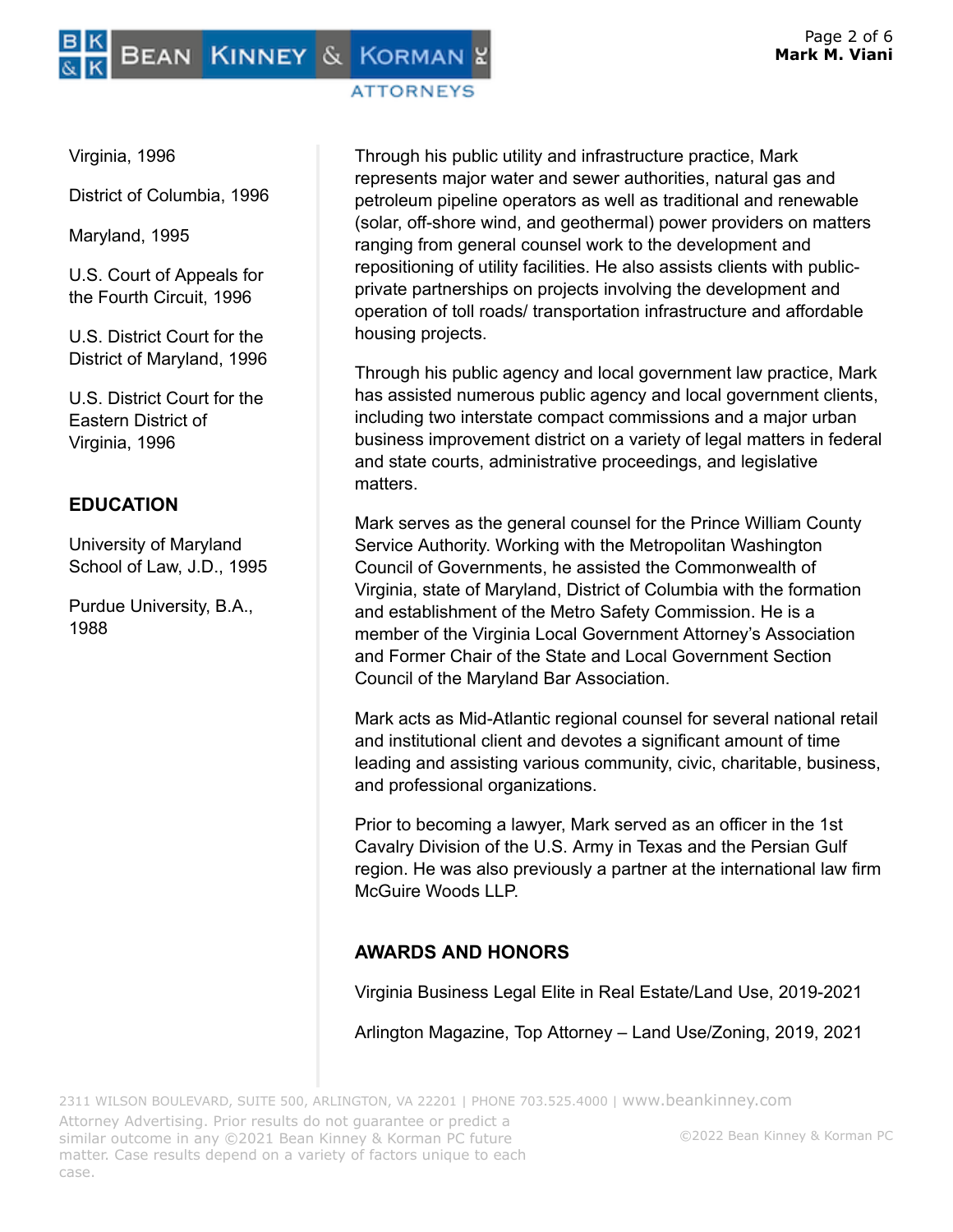# BEAN KINNEY & KORMAN **ATTORNEYS**

# **AFFILIATIONS**

Urban Land Institute (ULI)

- Inaugural Regional Land Use Leadership Class
- Trends Conference Committee

International Conference of Shopping Centers (ICSC)

• ICSC Mid-Atlantic Education Committee

National Association of Industrial and Office Properties (NAIOP)

- Education Committee
- Government Relations Committee

Northern Virginia Building Industry Association (NVBIA)

Southeast Fairfax Development Corporation (SFDC)

- President of Board of Directors
- Economic Development Committee (former chair)

Mount Vernon-Lee Chamber of Commerce (MVLCC)

- Board of Directors
- Economic Development Committee (Co-chair)

Mount Vernon Council of Community Associations (MVCCA)

- Co-chair (former)
- Planning & Zoning Committee Chair (former)

Virginia Local Government Attorneys Association (LGA)

Virginia Water and Wastewater Authorities Association (VWWAA)

©2022 Bean Kinney & Korman PC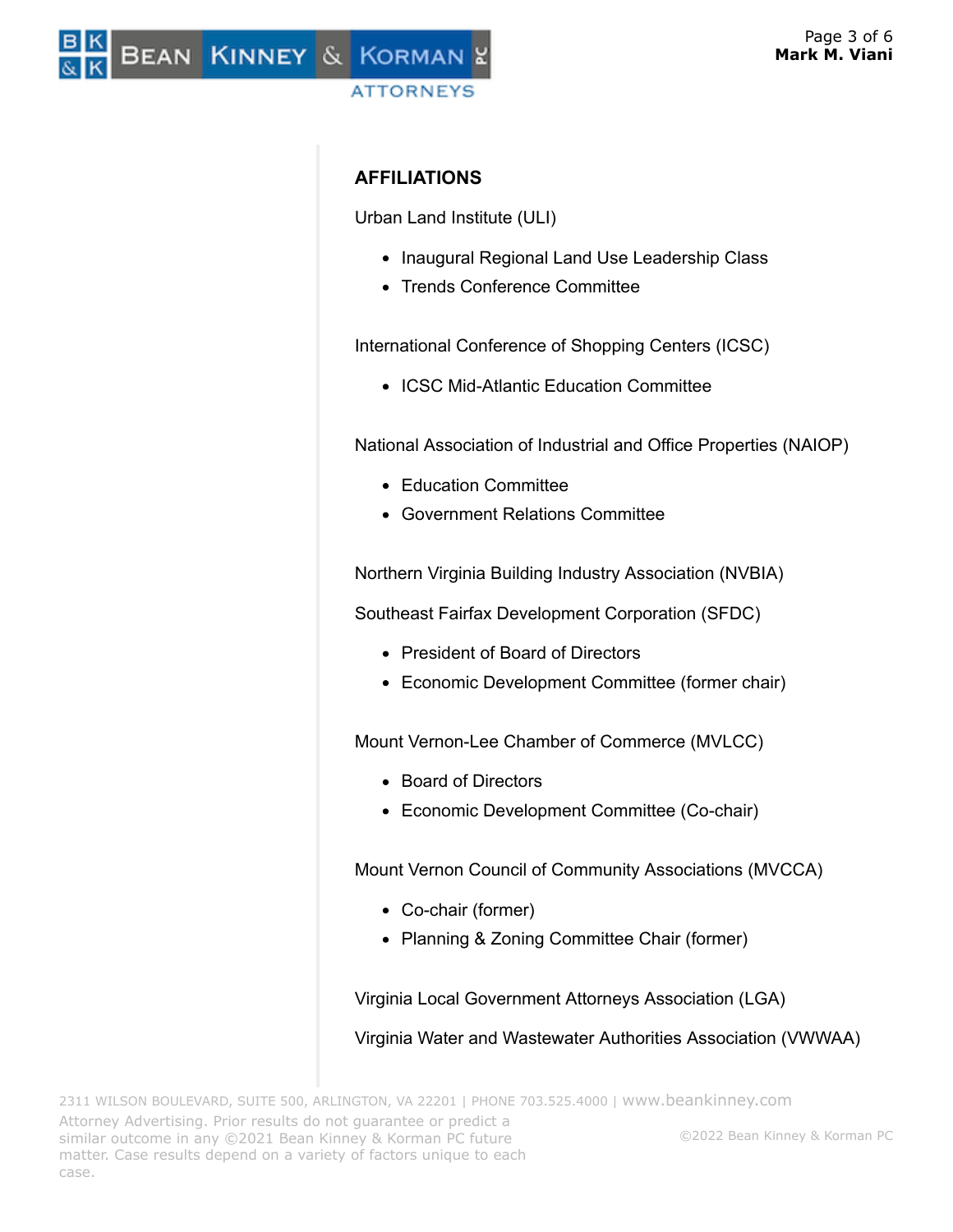# BEAN KINNEY & KORMAN

# **ATTORNEYS**

Fairfax County Affordable Housing Resources Panel (appointed by Fairfax County Board of Supervisors)

Fairfax County Affordable Housing Preservation Task Force (appointed by Fairfax County Board of Supervisors)

Association of the United States Army (AUSA)

Army Historical Association

1st Cavalry Division Association

The Federal City Council (former)

- Transportation Committee
- Economic Development Committee

Greater Washington Board of Trade (former)

Transportation and Economic Development Committee

Maryland State Bar Association DC Bar Association

Former Chair, State and Local Government Selection Council

Virginia State Bar

District of Columbia Bar

Lee-Mount Vernon Soccer Association

Gunston Soccer Association

Fort Hunt Youth Athletic Association

# **PUBLISHED ARTICLES**

- Planning Commission approves Final Development Plan for multifamily building in Bailey's Crossroads
- Supervisors support consolidation for storage facility expansion

2311 WILSON BOULEVARD, SUITE 500, ARLINGTON, VA 22201 | PHONE 703.525.4000 | [www.beankinney.com](http://www.beankinney.com/) Attorney Advertising. Prior results do not guarantee or predict a similar outcome in any ©2021 Bean Kinney & Korman PC future matter. Case results depend on a variety of factors unique to each case. ©2022 Bean Kinney & Korman PC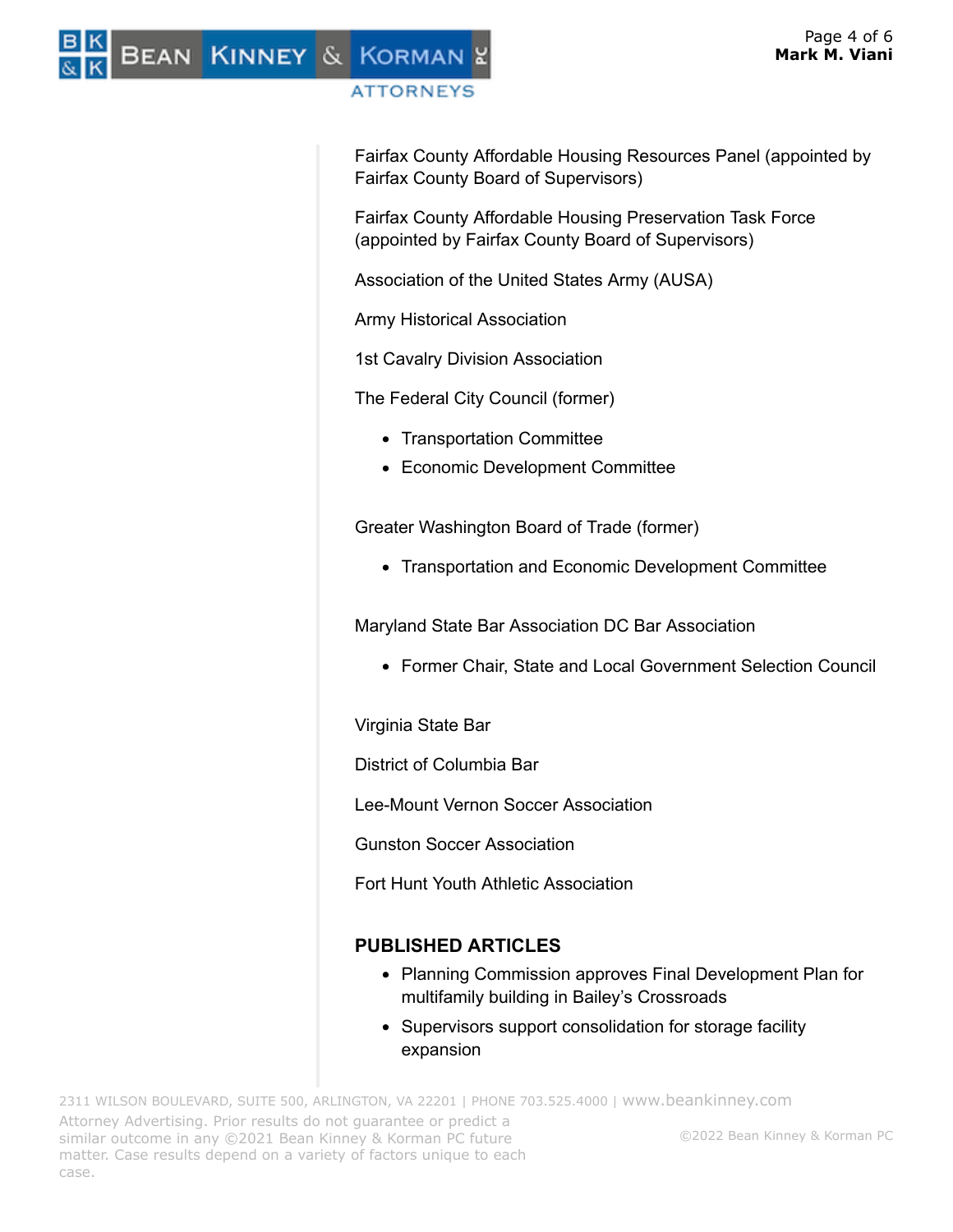## **ATTORNEYS**

Fairfax County's Plans for the Route 1 Corridor

# **BLOGS**

Fairfax County's Plans for the Route 1 Corridor *Real Estate, Land Use & Construction Law*, Wednesday June 10, 2015

# **SPEAKING ENGAGEMENTS**

- Creative Approaches to Increasing the Housing Supply online, Wednesday, October 20, 2021
- Investing in Richmond Highway Online, Wednesday, May 19, 2021
- Road and Easement Law from A to Z NBI Seminars, Saturday, April 7, 2018
- Virginia Alcoholic Beverage Round Table Bean, Kinney & Korman :: 2300 Wilson Blvd. :: 1st Floor Conference Room :: Arlington, VA 22201, Thursday, April 5, 2018
- Virginia Land Use and Zoning Seminar NBI Seminars, Sunday, May 7, 2017
- Developments in Retail Real Estate Amazon's Impact ICSC National Webinar, Wednesday, May 7, 2014

## **NEWS**

- Twenty-eight Attorneys from Bean, Kinney & Korman Recognized as Top Attorneys for 2021 by Arlington Magazine Thursday October 21, 2021
- Twenty-six Attorneys from Bean, Kinney & Korman Recognized as Top Attorneys by *Arlington Magazine* Friday October 18, 2019
- Mark Viani Named to Board of Directors of Southeast Fairfax Development Corporation Monday July 21, 2014